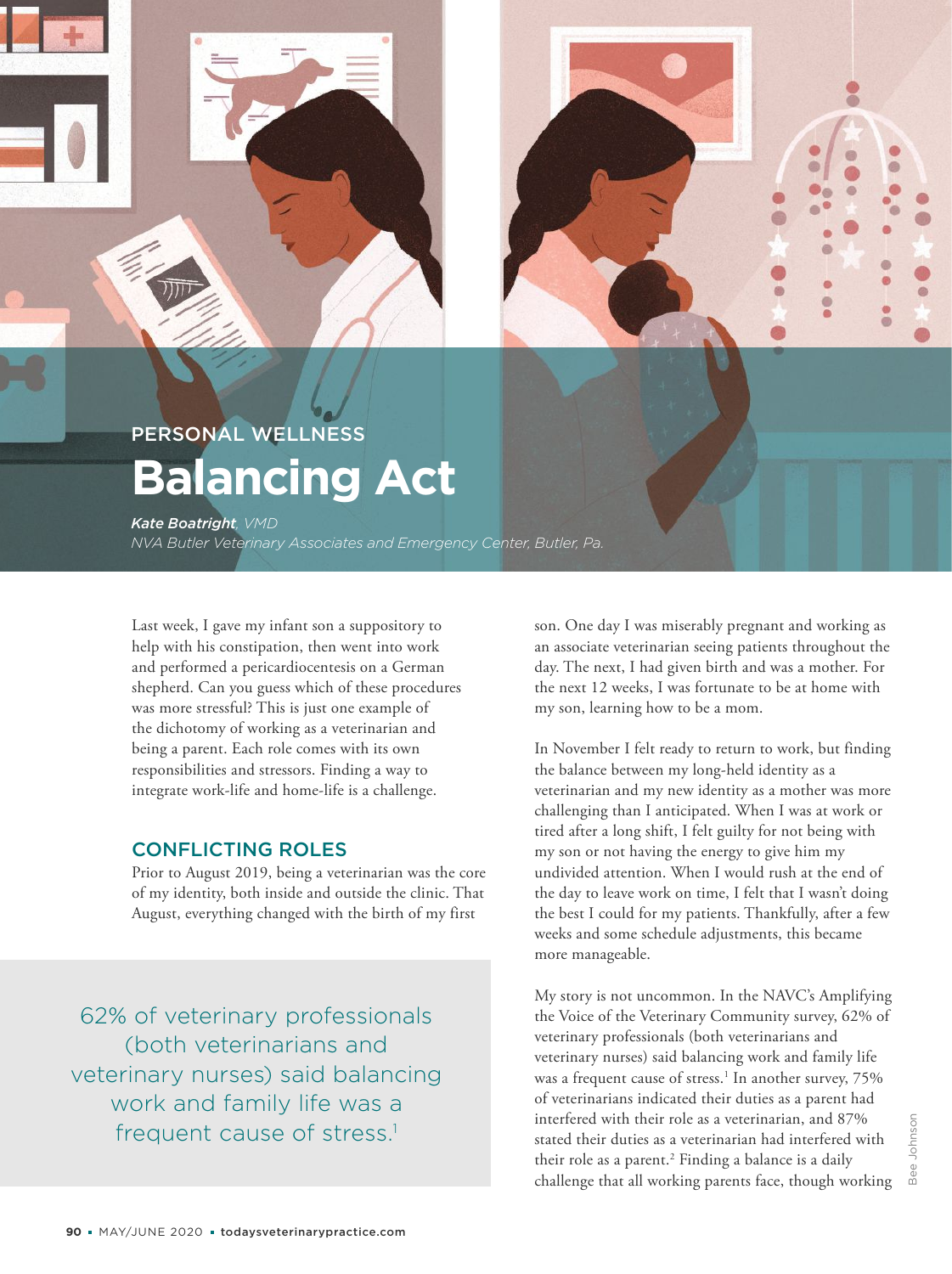veterinary parents may face additional challenges in relation to the physical, emotional, and scheduling demands of our profession.

### WORK-LIFE INTEGRATION AS A VETERINARY PARENT

Each individual must find what works best for their own family. For some, this may mean cutting hours to part-time status or becoming a stay-at-home parent. This decision is difficult and can be affected by many factors, including cost and availability of childcare, earning potential in the workplace, personal values, and levels of support from a partner, friends, or family.

For those who choose to return to work in some capacity after having children, here are a few tips for successful work-life integration collected from my own experience and that of other veterinary mothers:

- Find your village. Parenting can feel like a very lonely journey at times, and it is essential to have support. This may come from a partner or spouse, family members, close friends, coworkers, or other professionals. Whoever the members of your village are, accept their help when it is offered and do not be afraid to ask for help when you need it.
- Do not feel guilty for outsourcing tasks in your life, especially if they are tasks you don't enjoy. Utilize help such as a cleaning service, grocery delivery, or mailorder meal kits.
- Find a workplace that respects your responsibilities as a parent and can afford you some flexibility in scheduling. However, remember that not all members of the veterinary team are parents, whether by choice or not, and that the scheduling needs of non-parents must also be respected.
- Stay grounded in your personal values. As veterinarians, we are good at triaging and prioritizing critical patients. We can use our values to help us "triage" our schedule and commitments both at work and home.
- Find a childcare option that allows you to have peace of mind that your children are safe when you are not with them. This may be a family member, friend, nanny, or daycare.
- ■ If you are struggling with feelings of anxiety or depression, seek help. These are normal feelings that can occur at any time and may be more likely to occur during pregnancy or in the post-partum period. In a profession where mental health is considered generally poor, it is essential that we find support during these times of extra stress in our home lives.

■ Find some time, even a few minutes a day, to do something for yourself. It can be as simple as taking a hot shower or a 15-minute nap. Both parenting and veterinary medicine are caregiving roles. While many of us excel at caring for others, we must also invest in self-care to maintain our identity as an individual.

## SUPPORTING PARENTS WORKING IN VETERINARY MEDICINE

Many veterinary professionals delay starting a family because of their career, with females being more likely than males to delay family planning.<sup>3,4</sup> Research from the Cummings School of Veterinary Medicine at Tufts University suggests that many students and residents who are pregnant or considering pregnancy feel undersupported.<sup>4</sup>

Once in the workforce, veterinarians still face many challenges when it comes to starting a family. Economic hurdles surrounding parental leave and cost of childcare are a common problem for many veterinary parents, who often have large amounts of student debt. These problems offer employers the opportunity to set themselves apart by providing benefits such as paid parental leave or support for childcare. Beyond these benefits, workplaces can support their employees through being understanding of family commitments, especially daily pick-up times from daycare or school, and offering flexible scheduling. Many veterinarians stated they would accept less pay in exchange for more flexible work hours.<sup>3</sup>

Outside of the clinic, many working veterinary parents find support from others with similar experiences in the profession. DVMoms, a Facebook group with more than 12,000 members consisting of veterinary mothers working in all areas of the profession, is one group that provides support for women in the veterinary profession starting as early as pregnancy. This community is centered on support for fellow veterinary moms, whether through day-to-day parenting challenges, workplace drama and baffling medical cases, or more serious life-changing experiences such as illness or the heartbreaking loss of a child or partner.

## THE FUTURE OF PARENTHOOD IN VETERINARY MEDICINE

In a profession that is over 60% female,<sup>5</sup> issues surrounding working parenthood will only continue to grow. In order to create a sustainable profession,